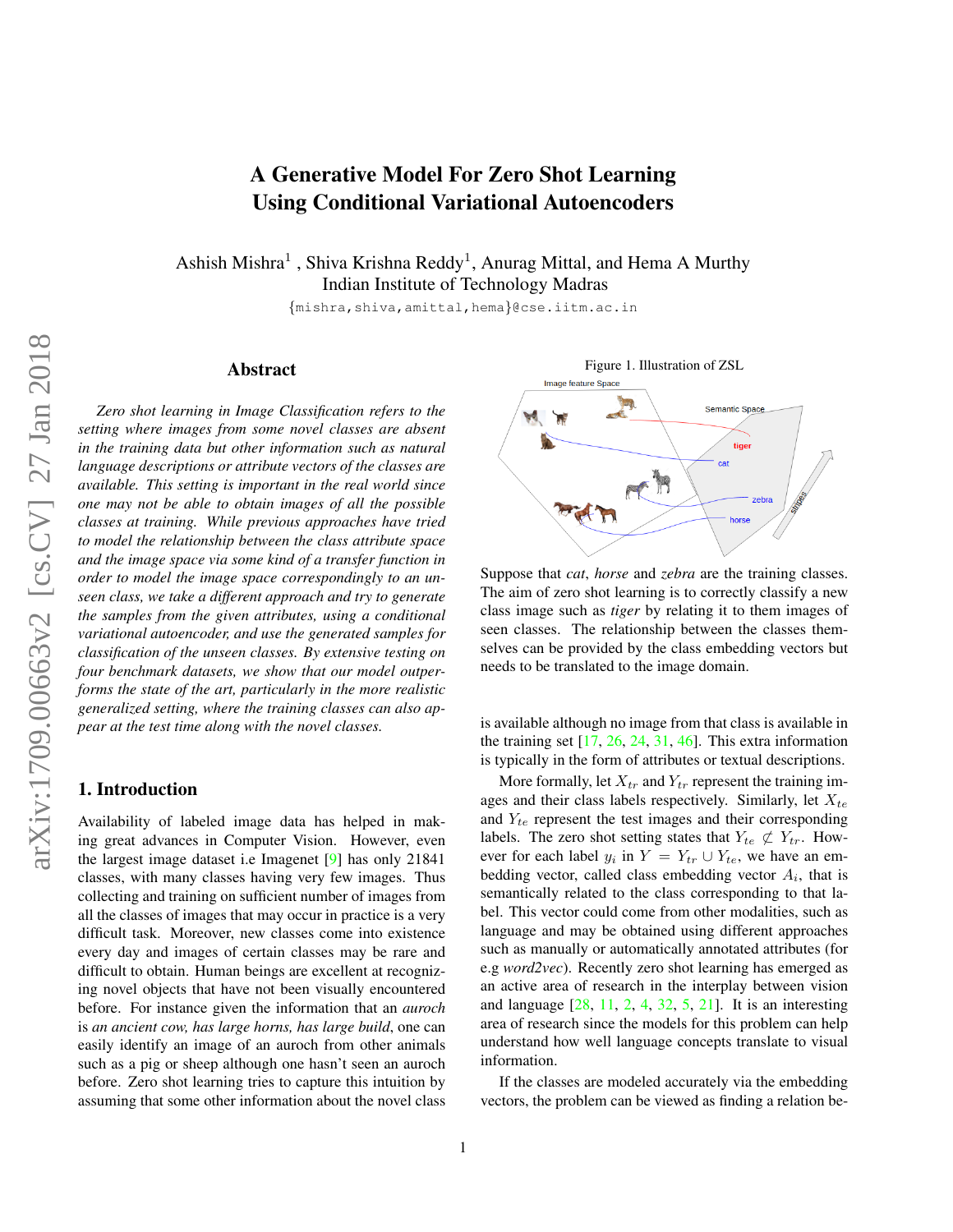<span id="page-1-0"></span>tween the embedding vector of a class and the visual features of the images in that class. Most zero shot learning approaches learn a projection from image space to the class embedding space via a transfer function. For a novel class image given at test time, the class with the closest class embedding vector to the projection in the class embedding space is assigned. Similarly it is also possible to learn a mapping function from class embedding to the image space. In the first, the mapping is a simple linear function with various kinds of regularizations. The challenges faced in learning such a mapping are well documented, the primary issue being that of domain shift first identified by [\[12\]](#page-7-12). The mapping learned from the seen class images may not correctly capture the relationship for unseen classes as the space may not be as continuous and smooth in the image domain. The image space may also be more complicated than the semantic space due to the complex image generation process. Recent advances in unsupervised learning have led to better architectures for modeling the statistical image generation process, primary among them being generative adversarial networks (GANs) [\[16\]](#page-7-13) and variational autoencoders (VAEs) [\[19\]](#page-7-14). These models can also be used for condition specific image generation [\[37\]](#page-8-1). For example one can generate images conditioned on attributes. A natural question to ask is: How much can this attribute conditional image generation, generalize to unseen classes and can this be used for zero shot learning?

In this work, instead of directly modeling a transfer function, we view problem as a case of missing data, and try to model the statistical image generation process via VAEs conditioned on the class embedding vector. The missing data for the unseen classes is filled using such generated image data.

ZSL models are typically evaluated in two ways. In the standard setting [\[23\]](#page-7-15), it is assumed that the train and test classes are disjoint  $(Y_{tr} \cap Y_{te} = \Phi)$  i.e the training class images do not occur at test time. However, this is hardly true in the real world and can artificially boost results for the unseen classes without regard to the train class performance. Hence the Generalized zero shot setting has been proposed [\[6\]](#page-7-16) where both train and test classes may occur during the test time (Note that the latter setting is much harder than the former since the classifiers are typically biased either towards the classes seen at training time or those unseen at training time). We present our evaluation on both settings but obtained the greatest improvements in the much harder generalized setting. We follow the evaluation protocol recently proposed by [\[45\]](#page-8-2) that ensures that the models are not pre-trained on any of the test classes. The main contributions of this paper are as follows:

• We present a different approach to the zero shot problem by viewing it as a missing data problem. We train a Conditional Variational Autoencoder to learn the underlying probability distribution of the image features $(X)$  conditioned on the class embedding  $vector(A)$ . We show that such an approach reduces the domain shift problem that is inherent in the methods that learn a simple mapping as the image generation process is modeled in a much more sophisticated way.

- By extensive testing on four benchmark datasets, we show that out model provides significant improvement over the state-of-the-art, particularly in the much harder generalized zero shot setting.
- Since the model is able to generate image features of previously unseen classes, the results obtained in this work are promising and do provide evidence that conditional variational autoencoders indeed capture the underlying image generation process. It also vindicates our conjecture about the generalisability of generative models for new tasks.

The paper is organized as follows: In section-2 we present a brief overview of the various existing methods for zero shot learning. Section-3 presents the motivation, and a description of the proposed approach. Section-4 describes the evaluation settings. Section-5 presents the experiments, results, and a comparison with existing methods. Finally in section-6, we present many directions for future work and a summary of our contributions.

## 2. Related Work

Zero shot learning was first introduced by [\[23\]](#page-7-15), where they consider disjoint train and test classes and propose an attribute based classification. Other traditional methods are based on learning an embedding from the visual space to the semantic space. During test time, for an unseen class example, the semantic vector is predicted and the nearest neighbor class is assigned  $[41, 36, 40]$  $[41, 36, 40]$  $[41, 36, 40]$  $[41, 36, 40]$  $[41, 36, 40]$ . The embedding is learned via a parameterized mapping. The most popular approach to ZSL is learning a linear compatibility between the visual and semantic space [\[2,](#page-7-7) [11,](#page-7-6) [4\]](#page-7-8). [\[32,](#page-7-9) [21\]](#page-7-11) provide novel regularizations while learning a linear compatibility function. ESZSL [\[32\]](#page-7-9) models the relationship between image features and attributes, via a simple compatibility function while explicitly regularizing the objective. SAE [\[21\]](#page-7-11) adds an autoencoder loss to the projection which encourages reconstructability from attribute space to the visual space.

Image classification problems generally result in nonlinear decision boundaries. Linear methods have strong bias and often are not sufficient to model the problem. Hence, non linear compatibility learning methods have also been proposed. LATEM [\[43\]](#page-8-6) proposes piecewise linear multimodal learning which learns nonlinear compatibility function and CMT [\[36\]](#page-8-4) trains a neural network with one hidden layer with tanh activations and uses novelty detection for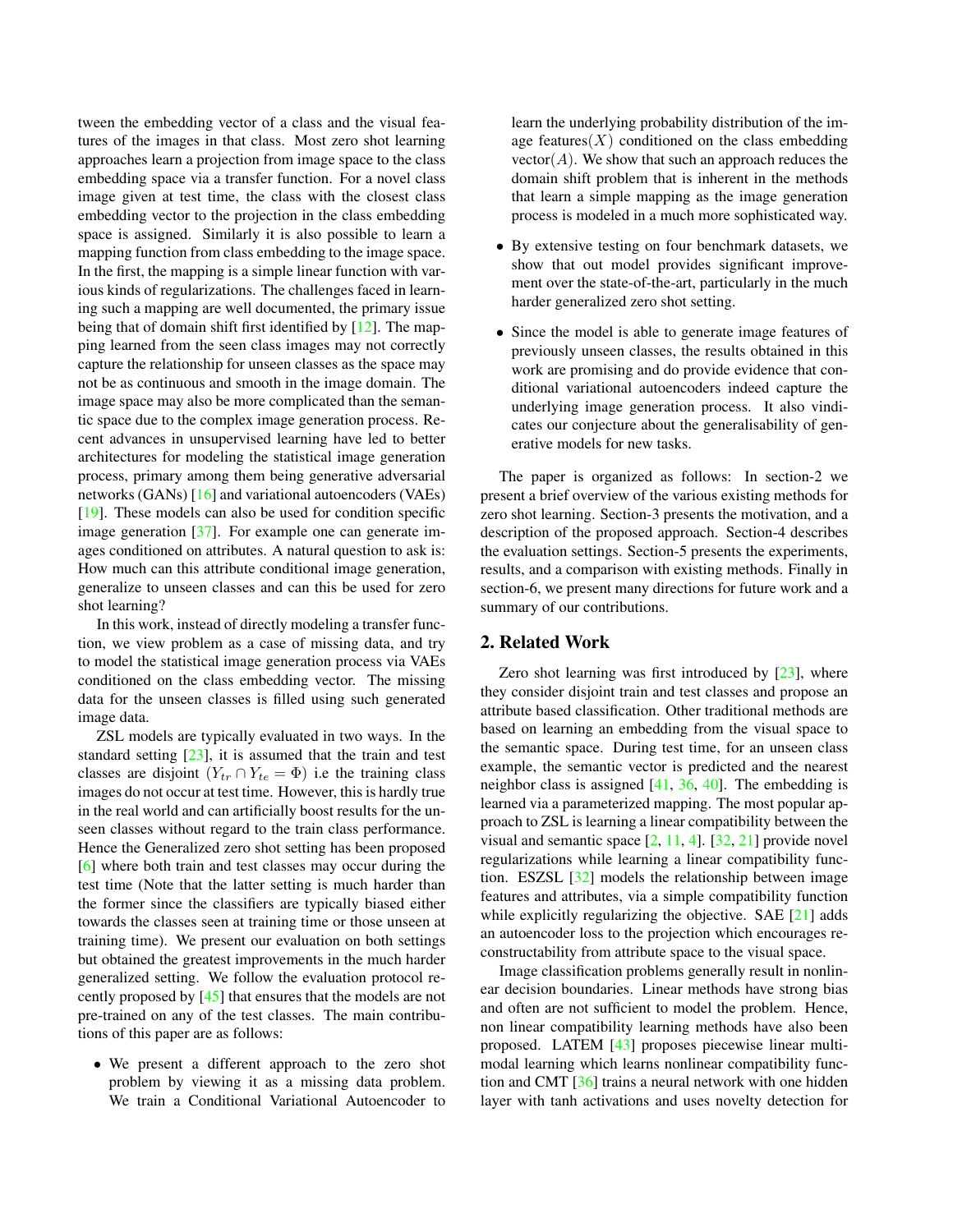<span id="page-2-0"></span>Figure 2. Network Architecture

<span id="page-2-1"></span>

The input x and the semantic class embedding vector  $A<sub>y</sub>$  are concatenated and passed through a dense layer, followed by dropout and another dense layer. This is followed by a dense layer, that outputs  $\mu_z$  and  $\Sigma_z$ . A z is sampled from the variational distribution  $\mathcal{N}(\mu_z, \Sigma_z)$ . The sampled z is projected to a hidden layer via dense connections and then to the image space to reconstruct the original x. All activations are ReLU except the outputs of encoder and decoder which are linear.

discriminating between seen and unseen classes in the generalized setting.

In another popular approach to ZSL, the seen class attributes are treated as the basis vectors [\[28\]](#page-7-5) which map images(visual features) into the semantic embedding space via the convex combination of the class label embedding vectors weighed by the predictive probabilities for the different training class labels. SYNC [\[5\]](#page-7-10) tries to align the semantic space to the image space by learning manifold embedding of graphs composed of object classes. [\[20\]](#page-7-17) present a sparse coding framework based on an unsupervised domain adaptation for ZSL.

A key component of zero-shot learning is the semantic embedding of the class labels. Previous work in ZSL has used human labeled visual attributes [\[10\]](#page-7-18) to help detect unseen object categories for the datasets where such human labeled attributes are available. This work also uses the attribute vectors as the semantic class embeddings. Distributed representations of the class name such as *word2vec* [\[27\]](#page-7-19) have also been used as the semantic embedding. In this work we use word2vec for datasets where attribute vectors are not available.

Prior work on conditional image generation based on textual descriptions was successful in generating synthetic images that appear natural  $[30]$ . The authors also generate real looking images in the zero shot setting. This serves as the primary motivation behind our approach. However, we work in the feature space instead of the image space.

## 3. Method Description

We are given a set of train classes (also called seen classes)  $\mathcal{Y}_s = \{y_s^1, y_s^2, ... y_s^n\}$  and a set of test classes (also

called unseen classes)  $\mathcal{Y}_u = \{y_u^1, y_u^2, \ldots, y_u^m\}$ . The zero shot setting states that  $\mathcal{Y}_u \not\subseteq \mathcal{Y}_s$ . For each class y in  $\mathcal{Y} = \mathcal{Y}_u \cup \mathcal{Y}_s$ , we have a class semantic embedding vector Ay, that *describes* the class. We are given d-dimensional labelled training data from the seen classes  $\mathcal{Y}_s$ , i.e  $\{X_s, Y_s\}$ . The goal is to construct a model  $f : \mathbb{R}^d \to \mathcal{Y}_u$ , that can classify the examples from the unseen classes  $\mathcal{Y}_u$ . In the generalized zero shot setting, we aim to construct a more generic model  $f_{gen}$ :  $\mathbb{R}^d \to \mathcal{Y}_s \cup \mathcal{Y}_u$ , that can classify the data from both the seen and unseen classes correctly. The latter setting is much more difficult than the former for two reasons. Firstly, there are more classes in the second setting which leads to more confusion. Secondly, the seen and unseen classes may come from different probability distributions, which could degrade the performance on either the seen or the unseen classes.

The Variational Autoencoder [\[19\]](#page-7-14) is a graphical model, that tries to relate the distribution of the hidden latent representations  $z$  to that of the data  $x$ . In variational inference, the posterior  $p(z|x)$  is approximated by a parametrized distribution  $q_{\Phi}(z|x)$  called the variational distribution. The lower bound for  $p(x)$  can be written as follows:

$$
\mathcal{L}(\Phi, \theta; x) = -KL(q_{\Phi}(z|x)||p_{\theta}(z)) + \mathbb{E}_{q_{\Phi}(z|x)} [\log p_{\theta}(x|z)]
$$

The network has two components, an encoder network E with parameters  $\Phi$  and a decoder D with parameters  $\theta$ . Here the  $p_{\theta}(x|z)$  can be seen as a decoder, from latent space to data space, while  $q_{\Phi}(z|x)$  can be seen as an encoder from data space to latent space. Note that one can also view this optimization as minimizing the reconstruction loss with the KL divergence as the regularizer. Conditional Variational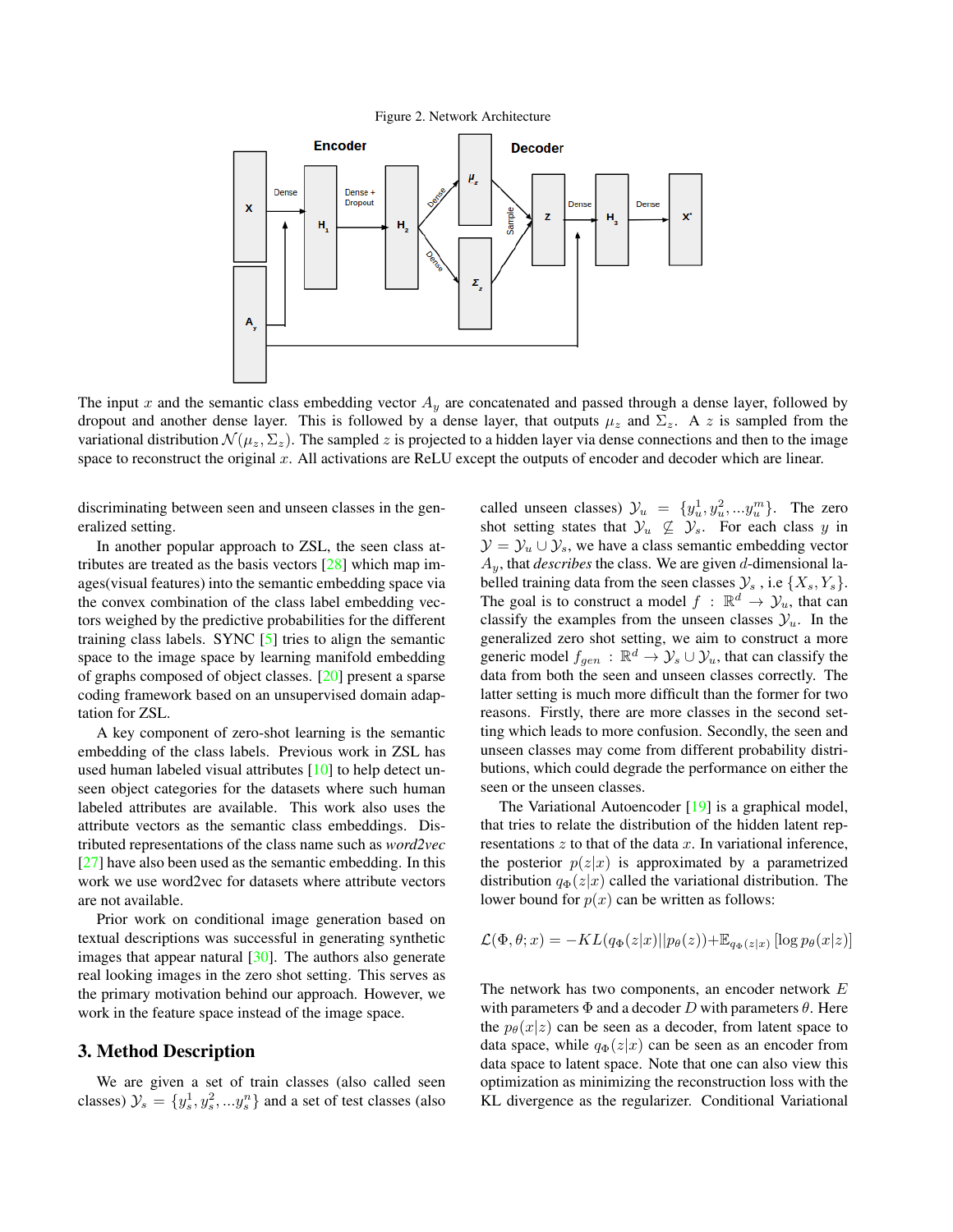<span id="page-3-0"></span>Autoencoders (CVAE) first introduced by [\[37\]](#page-8-1) maximize the variational lower bound of the conditional likelihood  $p(x|c)$  in a similar manner, which helps to generate samples having certain desired properties (as encoded by c).

$$
\mathcal{L}(\Phi, \theta; x, c) = -KL(q_{\Phi}(z|x, c)||p_{\theta}(z|c))
$$

$$
+ \mathbb{E}_{q_{\Phi}(z|c)} [\log p_{\theta}(x|z, c)]
$$

In this work, we train the conditional variational autoencoder to generate the data features  $x$ , given the conditional variable  $A_y$  (the semantic embedding vector of a particular class). This helps us to model  $p(x|A_y)$ .

## 3.1. Encoder

The encoder generates the probability distribution  $q(z|x, A_y)$  which is assumed to be an isotropic gaussian.  $q$  is a distribution over the latent space that gives high probability mass to those  $z$  that are most likely to produce  $x$ (which belongs to class  $y$ ). Thus, the encoder takes in a data feature point  $x$  concatenated with the semantic embedding  $A_y$  and outputs the parameter vector of the Gaussian, i.e  $(\mu_x, \Sigma_x)$ .

## 3.2. Decoder

The decoder tries to map the latent space to the data space. For an input  $\{z \circ A_y\}$  it tries to reconstruct that x of class  $y$  which is most likely under the latent variable  $z$ . If the CVAE is properly trained, one can use the decoder part of the network to generate any number of samples of a particular class using a simple algorithm : Sample  $z$  from a standard normal, concatenate  $A_y$ , and pass it through the decoder.

We model both the encoder and the decoder using neural networks. We observed that training with two hidden layers in the decoder quickly overfits to the seen classes, even with batch normalization and dropout. Challenges in training deep VAEs have been well documented [\[38\]](#page-8-7).

During training, for each training datapoint  $x^{(i)}$ , we estimate the  $q(z^{(i)}|x^{(i)}, A_{y_i}) = \mathcal{N}(\mu_{x_i}, \Sigma_{x_i})$  using the encoder. Then, a  $\tilde{z}$  is sampled from  $\mathcal{N}(\mu_{x_i}, \Sigma_{x_i})$ . We pass<br>the  $\tilde{z}$  concernated with A to the decoder and expect it the  $\tilde{z}$  concatenated with  $A_y$  to the decoder and expect it to reconstruct x. We also want the  $q(z)$  to be close to the standard normal distribution and include the KL divergence term in the optimization. Let  $x$  be the input to the encoder and  $\hat{x}$  be the reconstructed output, the training loss becomes:

$$
\mathcal{L}(\theta, \Phi; x, A_y) = \mathcal{L}_{reconstruct}(x, \hat{x}) + KL\left(\mathcal{N}(\mu_x, \Sigma_x), \mathcal{N}(0, I)\right)
$$

We use  $L_2$  norm for the reconstruction loss. The KL divergence term has a nice closed form expression (see [\[19\]](#page-7-14)) when the distributions are Gausian. The network is shown in the Figure[-2.](#page-2-0) Once the network is trained, one can sample any number of examples from each unseen class, since their semantic class embedding vectors are known. We call this the *pseudo train data*. Once the data is generated, one can train any classifier for the unseen classes. We use an SVM classifier [\[8\]](#page-7-21) in this work. Note that the CVAE can possibly be replaced with any other generative model such as GAN [\[16\]](#page-7-13) or it's many variants as well. The pipeline of the zero shot classification algorithm (Algorithm-1) is now simple:

- 1. Using  $X_{train}, Y_{train}, A$ , train the Conditional Variational Autoencoder.
- 2. For each unseen class  $y_u^{(i)}$ , generate samples of datapoints belonging to that class. For this, sample N latent vectors (z) from a standard normal, concatenate them with  $A_{y_u^{(i)}}$  and use it as the input to the decoder. We call generated output the pseudo traindata.
- 3. Train an SVM classifier using the pseudo traindata.

One straightforward way to extend our model to the generalized setting is to train the SVM with both the original training data of the seen classes, and the generated data of the unseen classes. However, we noticed that this leads to a bias towards the seen classes during classification. Hence, we also generate pseudo data for seen classes along with unseen classes in the generalized zero shot setting. The change comes in step-6 of the algorithm, where  $\mathcal{Y}_u$  is replaced with  $\mathcal{Y}_s \cup \mathcal{Y}_u$ . Thus, our model provides an easy extension to the much harder generalized zero shot setting.

|     | <b>Algorithm 1 CVAE-ZSL</b>                                   |
|-----|---------------------------------------------------------------|
|     | 1: <b>procedure</b> ZSL CLASSIFIER( $X_s, Y_s$ )              |
| 2:  | $N = 300$ // Chosen via cross-validation                      |
| 3:  | $model \leftarrow$ Initialize <i>Encoder</i> , <i>Decoder</i> |
| 4:  | Train <i>model</i> on $X_s, Y_s$                              |
| 5:  | $S = \Phi$                                                    |
| 6:  | for $y_u \in \mathcal{Y}_u$ do                                |
| 7:  | <b>for</b> i in $[1, 2, N]$ <b>do</b>                         |
| 8:  | $z \sim \mathcal{N}(0, I)$                                    |
| 9:  | $V_i = y_u \circ z$                                           |
| 10: | $X_i \leftarrow \text{Decoder}(V_i)$                          |
| 11: | $S \leftarrow S \cup \{(X_i, y_u)\}$                          |
| 12: | $clf \leftarrow SVM$                                          |
| 13: | fit $clf$ on S                                                |
| 14: | return $cl$ f                                                 |

# 4. Evaluation Protocol

Typically, zero shot learning methods are evaluated in two settings. In the first setting, we make an assumption that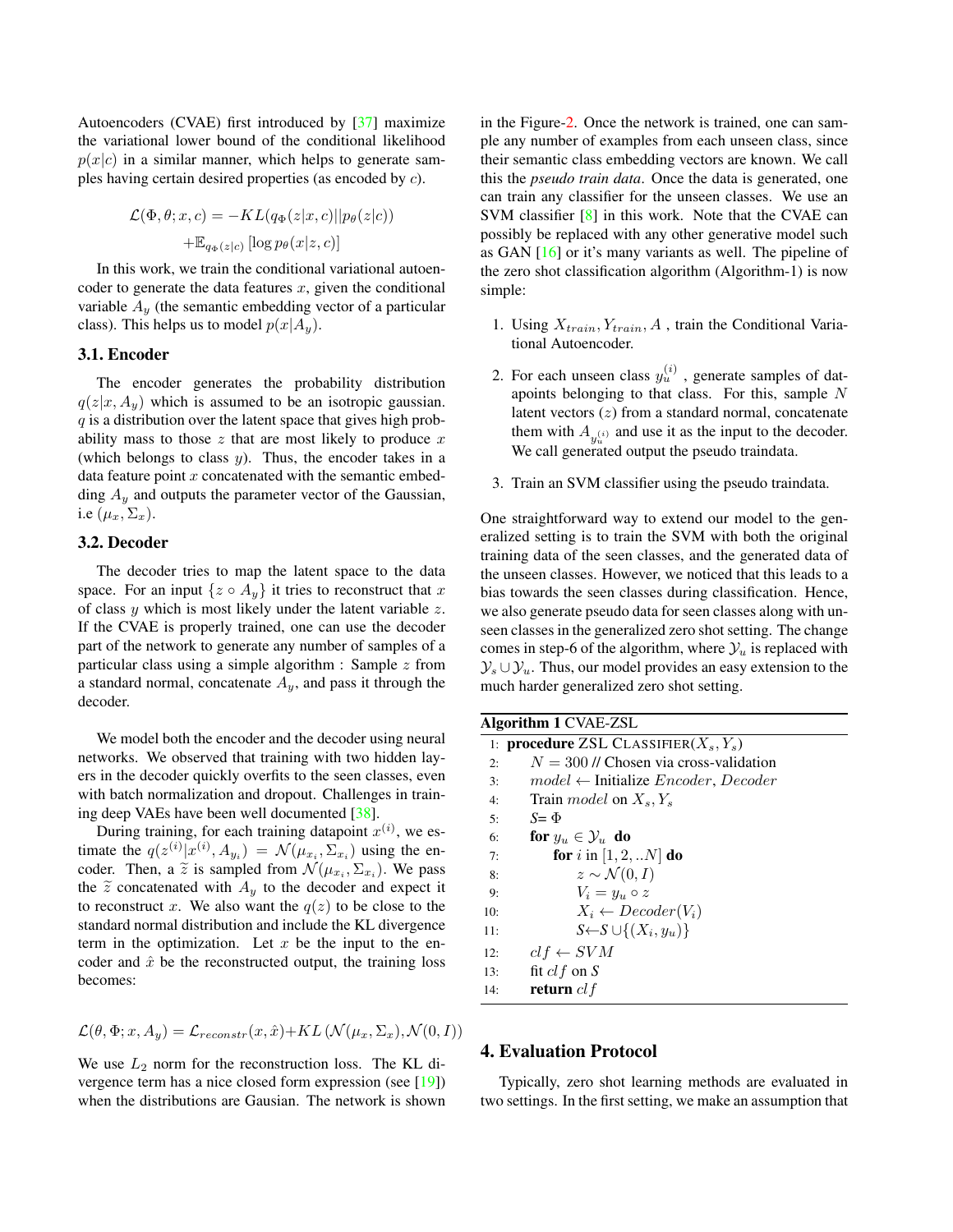<span id="page-4-2"></span><span id="page-4-0"></span>

| Table 1. Dataset Details |         |             |  |  |  |
|--------------------------|---------|-------------|--|--|--|
| <b>Dataset</b>           | #images | seen/unseen |  |  |  |
| $AWA-1$                  | 30475   | 40/10       |  |  |  |
| $AWA-2$                  | 37322   | 40/10       |  |  |  |
| <b>CUB</b>               | 11788   | 150/50      |  |  |  |
| <b>SUN</b>               | 14340   | 645/72      |  |  |  |
| Imagenet                 | 254000  | 1000/360    |  |  |  |

seen classes do not occur at test time [\[23\]](#page-7-15), i.e  $Y_{tr} \cap Y_{te} = \Phi$ . We call this the disjoint assumption. However this is a very strong assumption and is usually not true in the real world. Nonetheless such a setting is useful to evaluate how the training generalizes to the unseen classes. In the generalized zero shot setting  $[6]$ , there are no such assumptions made on the test data. Both seen and unseen class' images can occur at test time. Such a setting while being realistic, is also very difficult compared to the disjoint assumption. We follow the benchmark laid out recently by [\[45,](#page-8-2) [44\]](#page-8-8) which ensures that our feature extraction model is not pretrained on any of the test classes.

## 5. Experiments

We present our results on four benchmark datasets: Animals with Attributes (AwA) [\[24,](#page-7-3) [44\]](#page-8-8), CUB-200-2011 Bird (CUB)[\[42\]](#page-8-9), SUN Attribute (SUN) [\[29\]](#page-7-22) and Imagenet [\[9\]](#page-7-0). We also present results on AwA, CUB, and SUN for generalized zero shot setting. While AwA is a medium sized coarse grained dataset, SUN and CUB are medium sized fine grained datasets. We also present our results on the large scale Imagenet dataset. The 1000 classes of ILSVRC2012 [\[34\]](#page-8-10) are used as seen classes, whereas 360 non-overlapping classes of ILSVRC2010 are used for testing (same as  $[13, 14]$  $[13, 14]$  $[13, 14]$ ). The details of test train splits in each dataset are presented in Table[-1.](#page-4-0) We use keras [\[7\]](#page-7-25) with tensorflow backend [\[1\]](#page-6-0) for the implementation. The code will be made publicly<sup>[1](#page-4-1)</sup> available to enable reproducibility.

## 5.1. Features

Similar to recent papers, we use deep features extracted from Convolutional Neural Networks(CNN) for our experiments. The images from AwA dataset are not publicly available. Hence we use VGG features [\[35\]](#page-8-11) provided by the authors for this dataset. Recently [\[44\]](#page-8-8) have released a new dataset with the same classes as AwA, however with publicly available images. They call this AwA-2 and the original dataset AwA-1. We use Resnet101 features provided by [\[44\]](#page-8-8) for AwA-2, CUB and SUN for fair comparisons. We empirically observe that VGG net features perform slightly better $(2\%)$  for AwA compared to Resnet-101 features. For Imagenet, we use Alexnet features [\[22\]](#page-7-26) for fair comparisons.

The class embedding features also play an equally important role in zero shot learning. For the AwA, SUN, and CUB datasets, we use the attribute annotations provided by the respective authors. However, Imagenet has no such annotated features and we use 1000 dimensional word2vec features [\[27\]](#page-7-19) trained using a skip-gram model on the Wikipedia corpus, similar to  $[13]$ .

#### 5.2. Train-Test splits: An Important Note

Most recent zero shot learning models were evaluated on a particular test-train split of classes, or as an average of  $n$  $(4 \text{ or } 10)$  random splits. However as pointed out by  $[45]$ there is a significant problem with this approach. Some of the test classes overlap with the training classes of Imagenet on which the feature extraction CNN was pretrained on. This makes the model perform better on such overlapping classes, thereby showing significantly greater accuracy on such classes (contributing to greater overall accuracy). However such an evaluation is not representative of the true performance on the model. Hence [\[45\]](#page-8-2) provide a novel test train split for each dataset, ensuring that none of the test classes occur in the 1000 classes of Imagenet. They observe that the performance of all methods reduces significantly with such splits. The results obtained from our experiments also corroborate this observation. Thus we present our results on the novel proposed splits of  $[45]$ , but the results on the older splits are also presented for the sake of completeness: on the most widely used AwA dataset, we obtain accuracy of 85.81% on the standard splits proposed by the authors of the dataset[\[24\]](#page-7-3). On the fine-grained CUB dataset we 54.3%. There are no standard splits on the SUN dataset. Hence we experiment with 10 random splits to obtain an average of 88.5%. However, we would like to reemphasize that these results, although high, are inconclusive in the strictest definition of zero-shot learning.

#### 5.3. Parameters

The parameters of the Neural Network are trained with a batch size of 50 and Adam optimizer [\[18\]](#page-7-27) with a learning rate of  $10^{-3}$ ,  $\beta_1 = 0.9$ ,  $\beta_2 = 0.999$ . We use glorot initialization [\[15\]](#page-7-28) for both the encoder and the decoder. There are two kinds of hyper-parameters in our model. The network hyper-parameters (such as batch size, size of the latent variable) and the SVM cost parameter. The latent variable size was set to 100 and the SVM cost parameter was set to 100 by cross validation on training classes. We empirically observe that the model performance saturates after around 300 generated pseudo data samples.

## 5.4. Evaluation Metric

For AwA, CUB, and SUN we use the average per class accuracy as the metric. Results are compared with those presented in [\[44\]](#page-8-8). Average per class accuracy is a better

<span id="page-4-1"></span><sup>&</sup>lt;sup>1</sup>Github link with data and code will be posted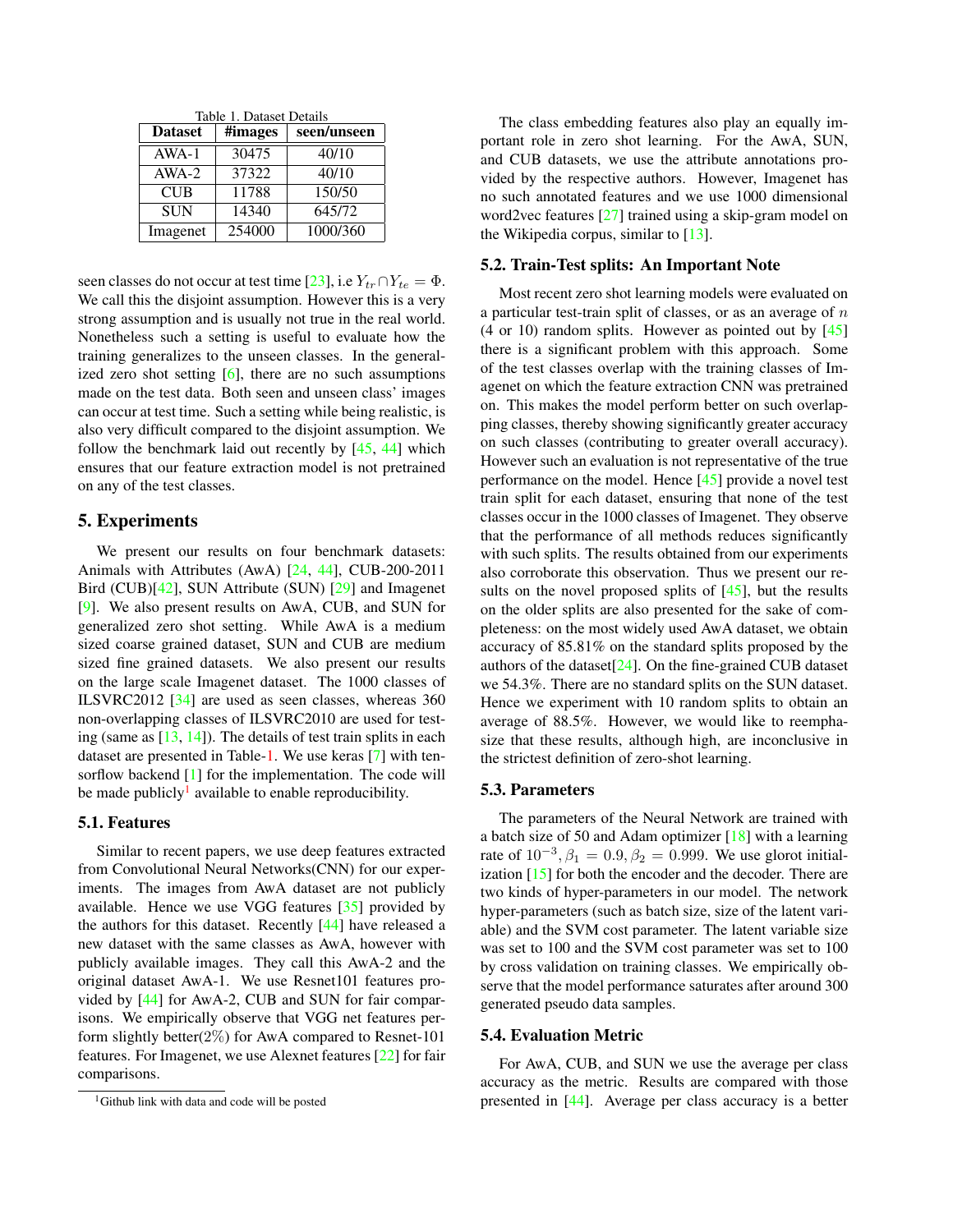<span id="page-5-2"></span>

| <b>Method</b>     | AWA-1 | $AWA-2$ | <b>CUB</b> | SUN  |
|-------------------|-------|---------|------------|------|
| DAP [25]          | 44.1  | 46.1    | 40.0       | 39.9 |
| IAP $[25]$        | 35.9  | 35.9    | 24.0       | 19.4 |
| <b>CONSE</b> [28] | 45.6  | 44.5    | 34.3       | 38.8 |
| DeViSE $[11]$     | 54.2  | 59.7    | 52.0       | 56.5 |
| ALE $[3]$         | 59.9  | 62.5    | 54.9       | 58.1 |
| $SJE$ [4]         | 65.6  | 61.9    | 53.9       | 53.7 |
| ESZSL [32]        | 58.2  | 58.6    | 53.9       | 54.5 |
| <b>SAE</b> [21]   | 53.0  | 54.1    | 33.3       | 40.3 |
| Sync $[5]$        | 54.0  | 46.6    | 55.6       | 56.3 |
| Ours              | 71.4  | 65.8    | 52.1       | 61.7 |

<span id="page-5-0"></span>Table 2. Results in the disjoint assumption zero shot setting with the per-class accuracy metric.

| <b>Method</b>     | AWA-1 | $AWA-2$ | $\mathbf{C} \mathbf{U} \mathbf{B}$ | <b>SUN</b> |
|-------------------|-------|---------|------------------------------------|------------|
| DAP [25]          | 0.0   | 0.0     | 3.3                                | 7.2        |
| IAP $[25]$        | 4.1   | 1.8     | 0.4                                | 1.8        |
| <b>CONSE</b> [28] | 0.8   | 1.0     | 3.1                                | 11.6       |
| $SJE$ [4]         | 19.6  | 14.4    | 32.8                               | 19.8       |
| ESZSL $[32]$      | 12.1  | 11.0    | 21.0                               | 15.8       |
| Sync $[5]$        | 16.2  | 18.0    | 19.8                               | 13.4       |
| DeViSE $[11]$     | 22.4  | 27.8    | 32.8                               | 20.9       |
| ALE $[3]$         | 27.5  | 23.9    | 34.4                               | 26.3       |
| Ours              | 47.2  | 51.2    | 34.5                               | 26.7       |

<span id="page-5-1"></span>Table 3. Results in the Generalized zero shot setting. We use harmonic mean of accuracy on seen and unseen classes as metric.

Table 4. Results on the Imagenet dataset (top-5 accuracy)

| <b>Method</b> | <b>Accuracy</b> |
|---------------|-----------------|
| AMP[14]       | 13.1            |
| DeViSE[11]    | 12.8            |
| CONF[28]      | 15.5            |
| $SS-Voc[13]$  | 16.8            |
| urs           | 24.7            |

metric for evaluating imbalanced test sets. It is defined as follows :

$$
acc_{avg}^{per-class} = \frac{1}{|Y|} \sum_{i=0}^{|Y|} \left( \frac{N_{correct}^{(class-i)}}{N_{total}^{(class-i)}} \right)
$$

[\[44\]](#page-8-8) observe that due to the class imbalance in the dataset particularly AwA, there is a significant difference (about 4%) in the average per class accuracy and the per image:

$$
acc_{avg}^{per-image} = \frac{N_{correct}}{N_{total}}
$$

For the Imagenet dataset, we measure the top-K accuracy i.e the classification of a test image is correct if the true label occurs in the top K predictions of the model. Similar to [\[13\]](#page-7-23) and  $[28]$ , we set the value of K to 5.

## 5.5. The Generalized Zero Shot Setting

For the generalized zero shot setting, we follow the protocol by [\[6\]](#page-7-16). From the training images of the seen classes, we set aside 20% of data and train only on the remaining 80%. To reduce the bias towards the seen data, the SVM uses the data generated from both the seen and unseen classes as opposed to using the actual data for seen classes. The SVM is evaluated separately on both the set aside seen classes data and the test data from unseen classes. As proposed by [\[45\]](#page-8-2), we use the harmonic mean of the two accuracies as a measure of performance for the generalized zero shot setting.

#### 5.6. Results

The results on the disjoint assumption zero shot learning with the proposed splits from [\[45\]](#page-8-2) are presented in Table [2,](#page-5-0) and for the generalized zero shot in Table [3.](#page-5-1)

#### Comparison with previous models

In the disjoint assumption zero-shot setting, the proposed model performs significantly better than state-of-the-art on the coarse-grained datasets AwA-1 and AwA-2. On AwA-1 which is the most widely used benchmark for zero-shot learning, we achieve an improvement of 5.8% in the disjoint assumption. On SUN which is a fine-grained places dataset, the performance gains are significant. On the extremely fine-grained CUB dataset, the performance is slightly less compared to the state-of-the-art. We attribute this to the extremely fine-grained nature of the CUB dataset, where the classes are fairly close. Our intuition is that it is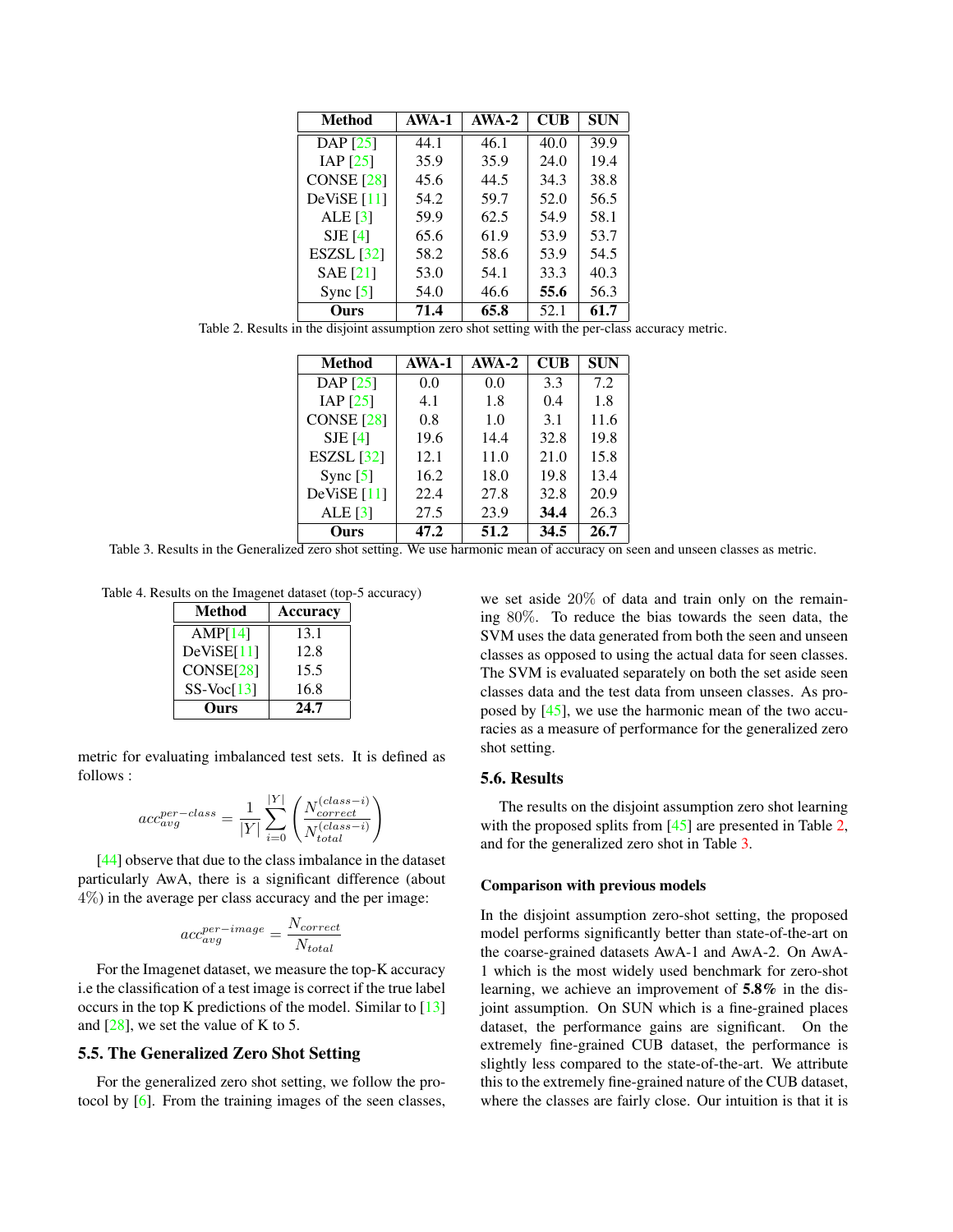#### <span id="page-6-1"></span>Figure 3. T-SNE visualization

<span id="page-6-2"></span>

T-SNE Visualization of the true data(left) and the data generated from the network(right) for the unseen classes of AwA dataset (best viewed in color). Note that the data is generated only from the attribute vectors of the class, without looking at even a single image. For most classes, the predicted vectors are close to the true vectors. However, the model suffers from the mode dropping problem (see red, blue). Recently, many methods for avoiding mode collapse have been studied [\[33\]](#page-7-31) which may be applicable to the current problem.

difficult to generate fine-grained image features from just the attributes.

Imagenet is a much more challenging dataset, particularly due to the lack of explicit attribute vectors. On this we achieve an improvement of about 7.9% over other approaches. We may note here that currently no other single method claims the best results on all the datasets simultaneously.

In the more realistic generalized zero-shot setting the improvements are even more. In this setting the proposed model improves over state of the art by 20% (absolute) on the coarse grained datasets, while achieving state-of-the-art performance on the fine grained datasets. We attribute this to two reasons: The underlying distribution is better captured using a Variational Auto-encoder, than by just learning a mapping from image to attribute space and since our model generates image features for seen classes also, it has lesser bias towards the seen classes, which is inherent in other methods. Thus, we may be able to do better on the unseen classes.

We observe that the performance gains are much higher on the harder problem of generalized zero-shot learning. In the disjoint ZSL setting since there are a lesser number of classes, and no confusion between seen and unseen classes, the problem is simpler. Thus, previous approaches may be able to perform well in this scenario. However, in the generalized setting, more sophisticated techniques are necessary, and thus our approach beats competitors by a significant margin.

## Visualization

We visualize the image feature vectors generated by our model for each class using the t-sne [\[39\]](#page-8-12) method in Figure[-3](#page-6-1)

and compare it with the original test image feature vectors for the AwA-1 dataset. We make the following observations: 1.The generated image features are close to the original feature vectors. This shows that our model is able to capture the underlying image generation process to a good extent which manifests in terms of better performance on the benchmark datasets. 2.The generated images are unimodal. This means that several modes of the underlying distribution are missing from the learned distribution. This offers clues into improving the model to enforce multimodality learning. This is however, beyond the scope of this work.

## 6. Conclusion

We have presented a novel approach to zero shot learning by modeling it as a missing data problem. We show that our model compares favorably with the state-of-the-art on four benchmark datasets, while outperforming them for all four datasets in the much harder generalized zero shot setting. There are several areas for improvements such as automatically generating attribute vectors for classes using wikipedia articles, end to end training to learn better features for images etc. We leave this for future work.

#### References

<span id="page-6-0"></span>[1] M. Abadi, A. Agarwal, P. Barham, E. Brevdo, Z. Chen, C. Citro, G. S. Corrado, A. Davis, J. Dean, M. Devin, S. Ghemawat, I. Goodfellow, A. Harp, G. Irving, M. Isard, Y. Jia, R. Jozefowicz, L. Kaiser, M. Kudlur, J. Levenberg, D. Mane,´ R. Monga, S. Moore, D. Murray, C. Olah, M. Schuster, J. Shlens, B. Steiner, I. Sutskever, K. Talwar, P. Tucker, V. Vanhoucke, V. Vasudevan, F. Viegas, O. Vinyals, P. War- ´ den, M. Wattenberg, M. Wicke, Y. Yu, and X. Zheng. Tensor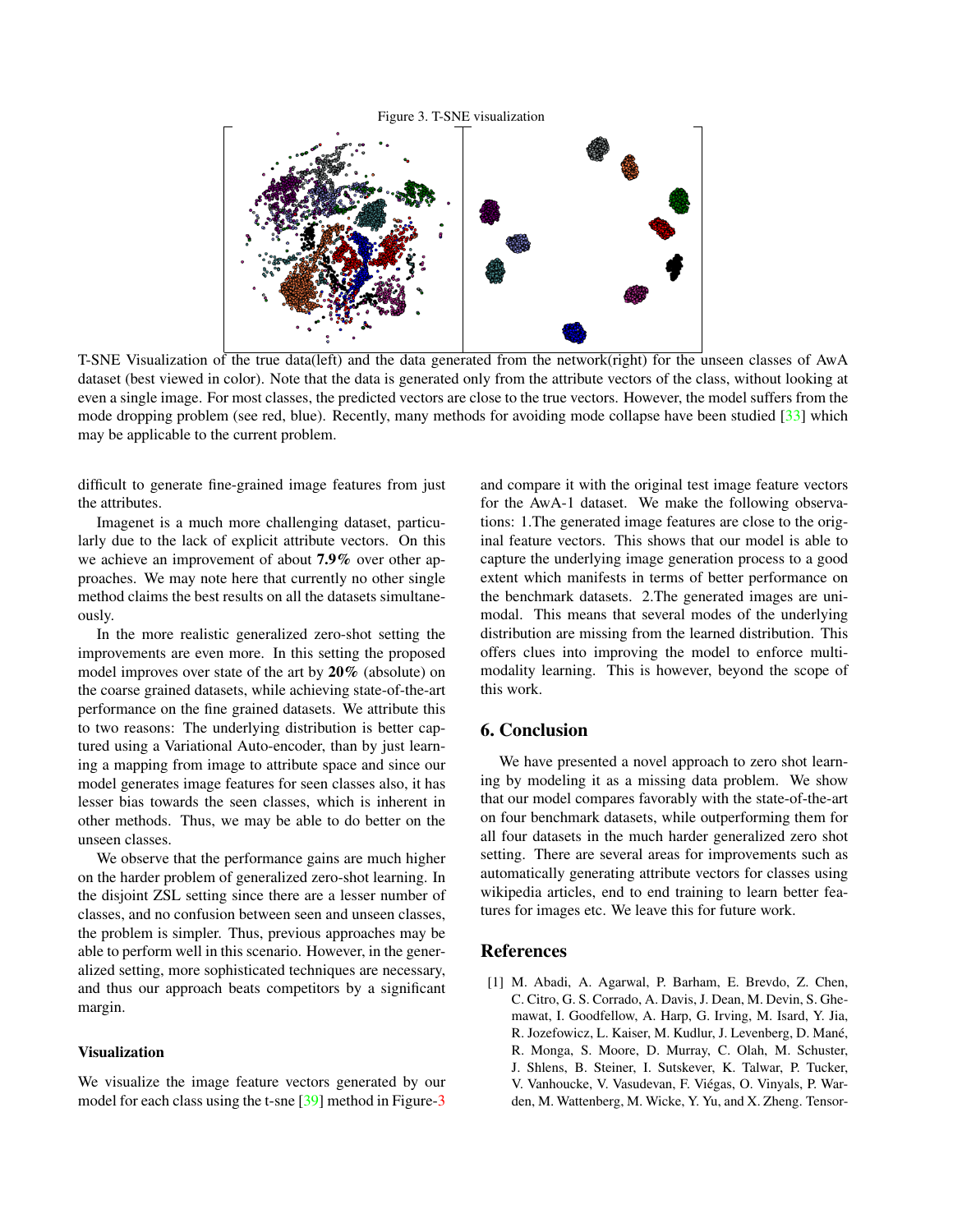Flow: Large-scale machine learning on heterogeneous systems, 2015. Software available from tensorflow.org. [5](#page-4-2)

- <span id="page-7-7"></span>[2] Z. Akata, F. Perronnin, Z. Harchaoui, and C. Schmid. Labelembedding for image classification. *CoRR*, abs/1503.08677, 2015. [1,](#page-0-0) [2](#page-1-0)
- <span id="page-7-30"></span>[3] Z. Akata, F. Perronnin, Z. Harchaoui, and C. Schmid. Labelembedding for image classification. *IEEE transactions on pattern analysis and machine intelligence*, 38(7):1425–1438, 2016. [6](#page-5-2)
- <span id="page-7-8"></span>[4] Z. Akata, S. E. Reed, D. Walter, H. Lee, and B. Schiele. Evaluation of output embeddings for fine-grained image classification. In *CVPR*, pages 2927–2936. IEEE Computer Society, 2015. [1,](#page-0-0) [2,](#page-1-0) [6](#page-5-2)
- <span id="page-7-10"></span>[5] S. Changpinyo, W.-L. Chao, B. Gong, and F. Sha. Synthesized classifiers for zero-shot learning. In *Proceedings of the IEEE Conference on Computer Vision and Pattern Recognition*, pages 5327–5336, 2016. [1,](#page-0-0) [3,](#page-2-1) [6](#page-5-2)
- <span id="page-7-16"></span>[6] W.-L. Chao, S. Changpinyo, B. Gong, and F. Sha. An empirical study and analysis of generalized zero-shot learning for object recognition in the wild. *CoRR*, abs/1605.04253, 2016. [2,](#page-1-0) [5,](#page-4-2) [6](#page-5-2)
- <span id="page-7-25"></span>[7] F. Chollet et al. Keras. [https://github.com/](https://github.com/fchollet/keras) [fchollet/keras](https://github.com/fchollet/keras), 2015. [5](#page-4-2)
- <span id="page-7-21"></span>[8] C. Cortes and V. Vapnik. Support vector networks. *Machine Learning*, 20:273–297, 1995. [4](#page-3-0)
- <span id="page-7-0"></span>[9] J. Deng, W. Dong, R. Socher, L.-J. Li, K. Li, and L. Fei-Fei. ImageNet: A Large-Scale Hierarchical Image Database. In *CVPR09*, 2009. [1,](#page-0-0) [5](#page-4-2)
- <span id="page-7-18"></span>[10] A. Farhadi, I. Endres, D. Hoiem, and D. Forsyth. Describing objects by their attributes. In *Computer Vision and Pattern Recognition, 2009. CVPR 2009. IEEE Conference on*, pages 1778–1785. IEEE, 2009. [3](#page-2-1)
- <span id="page-7-6"></span>[11] A. Frome, G. S. Corrado, J. Shlens, S. Bengio, J. Dean, M. Ranzato, and T. Mikolov. Devise: A deep visual-semantic embedding model. In C. J. C. Burges, L. Bottou, Z. Ghahramani, and K. Q. Weinberger, editors, *NIPS*, pages 2121– 2129, 2013. [1,](#page-0-0) [2,](#page-1-0) [6](#page-5-2)
- <span id="page-7-12"></span>[12] Y. Fu, T. M. Hospedales, T. Xiang, and S. Gong. Transductive multi-view zero-shot learning. *CoRR*, abs/1501.04560, 2015. [2](#page-1-0)
- <span id="page-7-23"></span>[13] Y. Fu and L. Sigal. Semi-supervised vocabulary-informed learning. *CoRR*, abs/1604.07093, 2016. [5,](#page-4-2) [6](#page-5-2)
- <span id="page-7-24"></span>[14] Z.-Y. Fu, T. A. Xiang, E. Kodirov, and S. Gong. Zero-shot object recognition by semantic manifold distance. In *CVPR*, pages 2635–2644. IEEE Computer Society, 2015. [5,](#page-4-2) [6](#page-5-2)
- <span id="page-7-28"></span>[15] X. Glorot and Y. Bengio. Understanding the difficulty of training deep feedforward neural networks. In Y. W. Teh and D. M. Titterington, editors, *AISTATS*, volume 9 of *JMLR Proceedings*, pages 249–256. JMLR.org, 2010. [5](#page-4-2)
- <span id="page-7-13"></span>[16] I. J. Goodfellow, J. Pouget-Abadie, M. Mirza, B. Xu, D. Warde-Farley, S. Ozair, A. C. Courville, and Y. Bengio. Generative adversarial nets. In Z. Ghahramani, M. Welling, C. Cortes, N. D. Lawrence, and K. Q. Weinberger, editors, *NIPS*, pages 2672–2680, 2014. [2,](#page-1-0) [4](#page-3-0)
- <span id="page-7-1"></span>[17] S. Huang, M. Elhoseiny, A. M. Elgammal, and D. Yang. Learning hypergraph-regularized attribute predictors. In *CVPR*, pages 409–417. IEEE Computer Society, 2015. [1](#page-0-0)
- <span id="page-7-27"></span>[18] D. P. Kingma and J. Ba. Adam: A method for stochastic optimization. *CoRR*, abs/1412.6980, 2014. [5](#page-4-2)
- <span id="page-7-14"></span>[19] D. P. Kingma and M. Welling. Auto-encoding variational bayes. *CoRR*, abs/1312.6114, 2013. [2,](#page-1-0) [3,](#page-2-1) [4](#page-3-0)
- <span id="page-7-17"></span>[20] E. Kodirov, T. Xiang, Z. Fu, and S. Gong. Unsupervised domain adaptation for zero-shot learning. In *Proceedings of the IEEE International Conference on Computer Vision*, pages 2452–2460, 2015. [3](#page-2-1)
- <span id="page-7-11"></span>[21] E. Kodirov, T. Xiang, and S. Gong. Semantic autoencoder for zero-shot learning. *CoRR*, abs/1704.08345, 2017. [1,](#page-0-0) [2,](#page-1-0) [6](#page-5-2)
- <span id="page-7-26"></span>[22] A. Krizhevsky, I. Sutskever, and G. E. Hinton. Imagenet classification with deep convolutional neural networks. In F. Pereira, C. J. C. Burges, L. Bottou, and K. Q. Weinberger, editors, *Advances in Neural Information Processing Systems 25*, pages 1097–1105. Curran Associates, Inc., 2012. [5](#page-4-2)
- <span id="page-7-15"></span>[23] C. Lampert, H. Nickisch, and S. Harmeling. Learning to detect unseen object classes by between-class attribute transfer. In *Conference on Computer Vision and Pattern Recognition (CVPR)*, 2009. [2,](#page-1-0) [4](#page-3-0)
- <span id="page-7-3"></span>[24] C. H. Lampert, H. Nickisch, and S. Harmeling. Attributebased classification for zero-shot visual object categorization. *IEEE Trans. Pattern Anal. Mach. Intell.*, 36(3):453– 465, 2014. [1,](#page-0-0) [5](#page-4-2)
- <span id="page-7-29"></span>[25] C. H. Lampert, H. Nickisch, and S. Harmeling. Attributebased classification for zero-shot visual object categorization. *IEEE Transactions on Pattern Analysis and Machine Intelligence*, 36(3):453–465, 2014. [6](#page-5-2)
- <span id="page-7-2"></span>[26] H. Larochelle, D. Erhan, and Y. Bengio. Zero-data learning of new tasks. In D. Fox and C. P. Gomes, editors, *AAAI*, pages 646–651. AAAI Press, 2008. [1](#page-0-0)
- <span id="page-7-19"></span>[27] T. Mikolov, I. Sutskever, K. Chen, G. S. Corrado, and J. Dean. Distributed representations of words and phrases and their compositionality. In C. J. C. Burges, L. Bottou, Z. Ghahramani, and K. Q. Weinberger, editors, *NIPS*, pages 3111–3119, 2013. [3,](#page-2-1) [5](#page-4-2)
- <span id="page-7-5"></span>[28] M. Norouzi, T. Mikolov, S. Bengio, Y. Singer, J. Shlens, A. Frome, G. S. Corrado, and J. Dean. Zero-shot learning by convex combination of semantic embeddings. *arXiv preprint arXiv:1312.5650*, 2013. [1,](#page-0-0) [3,](#page-2-1) [6](#page-5-2)
- <span id="page-7-22"></span>[29] G. Patterson and J. Hays. Sun attribute database: Discovering, annotating, and recognizing scene attributes. In *CVPR*, pages 2751–2758. IEEE Computer Society, 2012. [5](#page-4-2)
- <span id="page-7-20"></span>[30] S. E. Reed, Z. Akata, X. Yan, L. Logeswaran, B. Schiele, and H. Lee. Generative adversarial text to image synthesis. *CoRR*, abs/1605.05396, 2016. [3](#page-2-1)
- <span id="page-7-4"></span>[31] M. Rohrbach, M. Stark, and B. Schiele. Evaluating knowledge transfer and zero-shot learning in a large-scale setting. In *CVPR*, pages 1641–1648. IEEE Computer Society, 2011. [1](#page-0-0)
- <span id="page-7-9"></span>[32] B. Romera-Paredes and P. H. S. Torr. An embarrassingly simple approach to zero-shot learning. In F. R. Bach and D. M. Blei, editors, *ICML*, volume 37 of *JMLR Workshop and Conference Proceedings*, pages 2152–2161. JMLR.org, 2015. [1,](#page-0-0) [2,](#page-1-0) [6](#page-5-2)
- <span id="page-7-31"></span>[33] M. Rosca, B. Lakshminarayanan, D. Warde-Farley, and S. Mohamed. Variational approaches for auto-encoding generative adversarial networks. *CoRR*, abs/1706.04987, 2017. [7](#page-6-2)